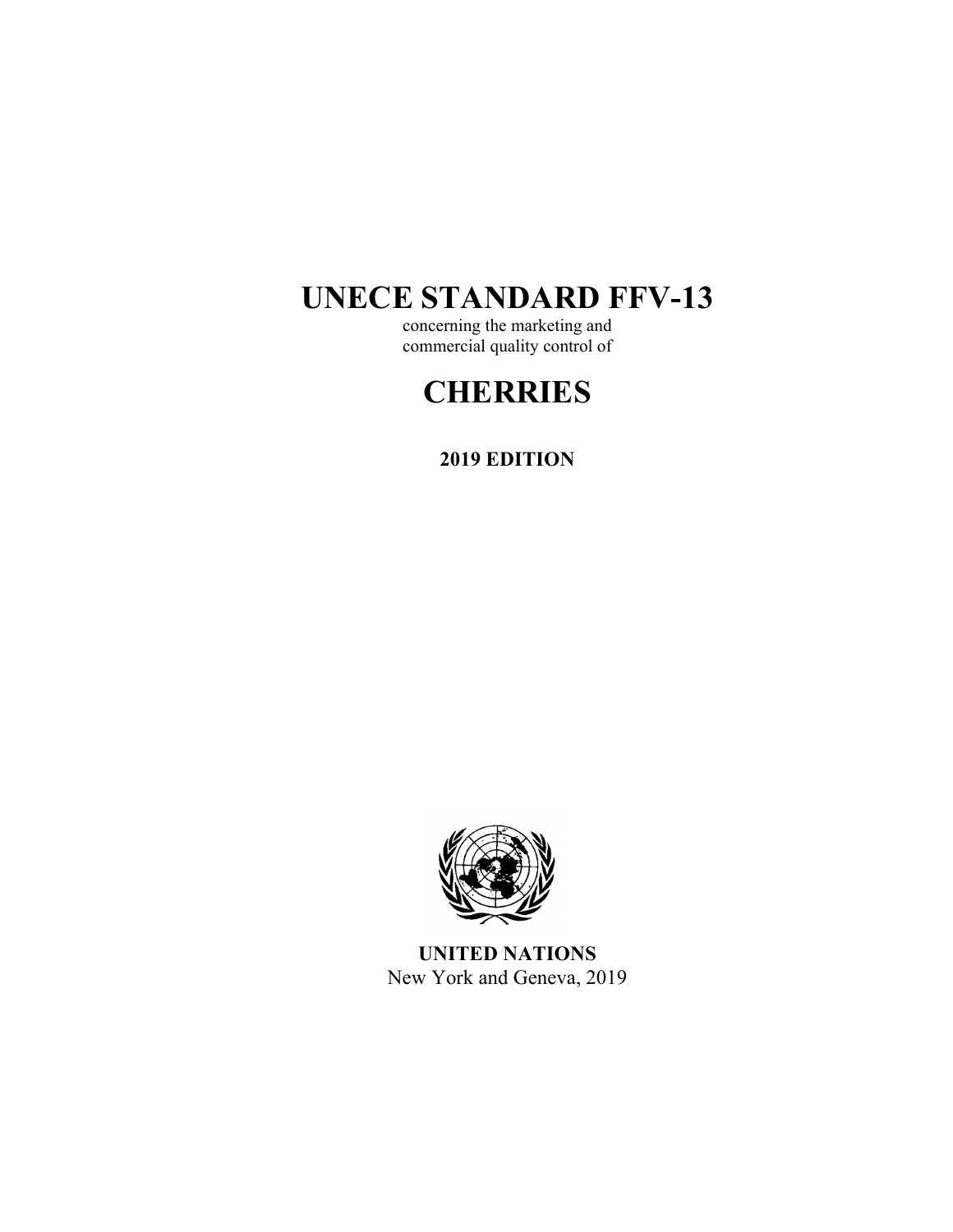#### **NOTE**

#### **Working Party on Agricultural Quality Standards**

The commercial quality standards developed by the Working Party on Agricultural Quality Standards of the United Nations Economic Commission for Europe (UNECE) help facilitate international trade, encourage high-quality production, improve profitability and protect consumer interests. UNECE standards are used by governments, producers, traders, importers and exporters, and other international organizations. They cover a wide range of agricultural products, including fresh fruit and vegetables, dry and dried produce, seed potatoes, meat, cut flowers, eggs and egg products.

Any member of the United Nations can participate, on an equal footing, in the activities of the Working Party. For more information on agricultural standards, please visit our website <www.unece.org/trade/agr>.

The present Standard for Cherries is based on document ECE/CTCS/WP.7/2019/4, reviewed and adopted by the Working Party at its seventy-fifth session.

Aligned with the Standard Layout (2017)

The designations employed and the presentation of the material in this publication do not imply the expression of any opinion whatsoever on the part of the United Nations Secretariat concerning the legal status of any country, territory, city or area or of its authorities, or concerning the delimitation of its frontiers or boundaries. Mention of company names or commercial products does not imply endorsement by the United Nations.

All material may be freely quoted or reprinted, but acknowledgement is requested.

Please contact the following address with any comments or enquiries:

Agricultural Standards Unit Economic Cooperation and Trade Division United Nations Economic Commission for Europe Palais des Nations CH-1211 Geneva 10, Switzerland E-mail: agristandards@unece.org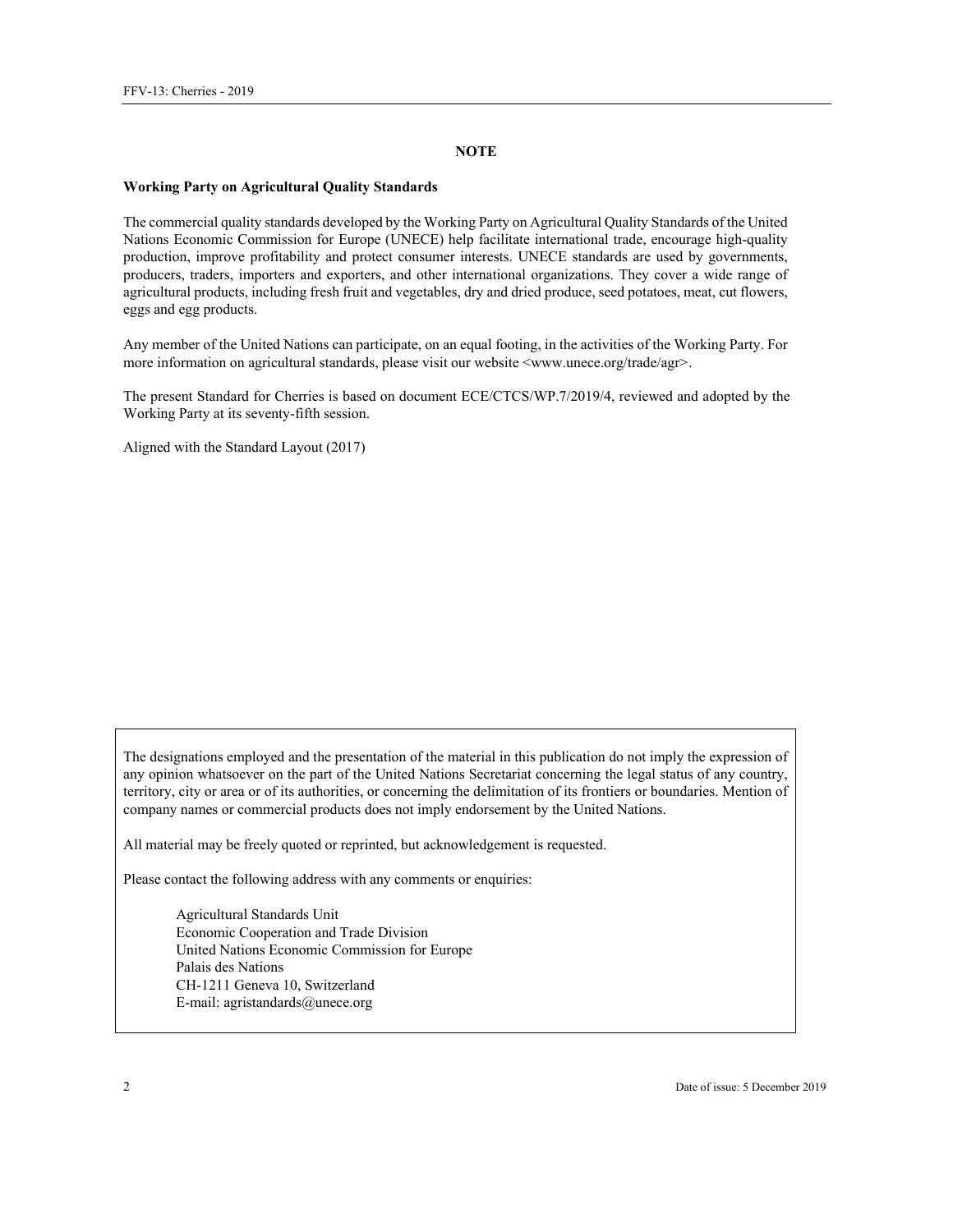# **UNECE Standard FFV-13 concerning the marketing and commercial quality control of Cherries**

# **I. Definition of produce**

This standard applies to cherries of varieties (cultivars) grown from *Prunus avium* (L.) L. and *Prunus cerasus* L. and their hybrids, to be supplied fresh to the consumer, cherries for industrial processing being excluded.

# **II. Provisions concerning quality**

The purpose of the standard is to define the quality requirements for cherries after preparation and packaging.

However, if applied at stages following export, products may show in relation to the requirements of the standard:

- a slight lack of freshness and turgidity
- for products graded in classes other than the "Extra" Class, a slight deterioration due to their development and their tendency to perish.

The holder/seller of products may not display such products or offer them for sale, or deliver or market them in any manner other than in conformity with this standard. The holder/seller shall be responsible for observing such conformity.

#### **A. Minimum requirements**

In all classes, subject to the special provisions for each class and the tolerances allowed, the cherries must be:

- intact; missing stems are not regarded as a defect, provided the skin is not damaged and there is no severe leakage of juice
- sound; produce affected by rotting or deterioration such as to make it unfit for consumption is excluded
- clean, practically free of any visible foreign matter
- fresh in appearance
- practically free from pests
- practically free from damage caused by pests
- firm (according to the variety)
- free of abnormal external moisture
- free of any foreign smell and/or taste.

The development and condition of the cherries must be such as to enable them: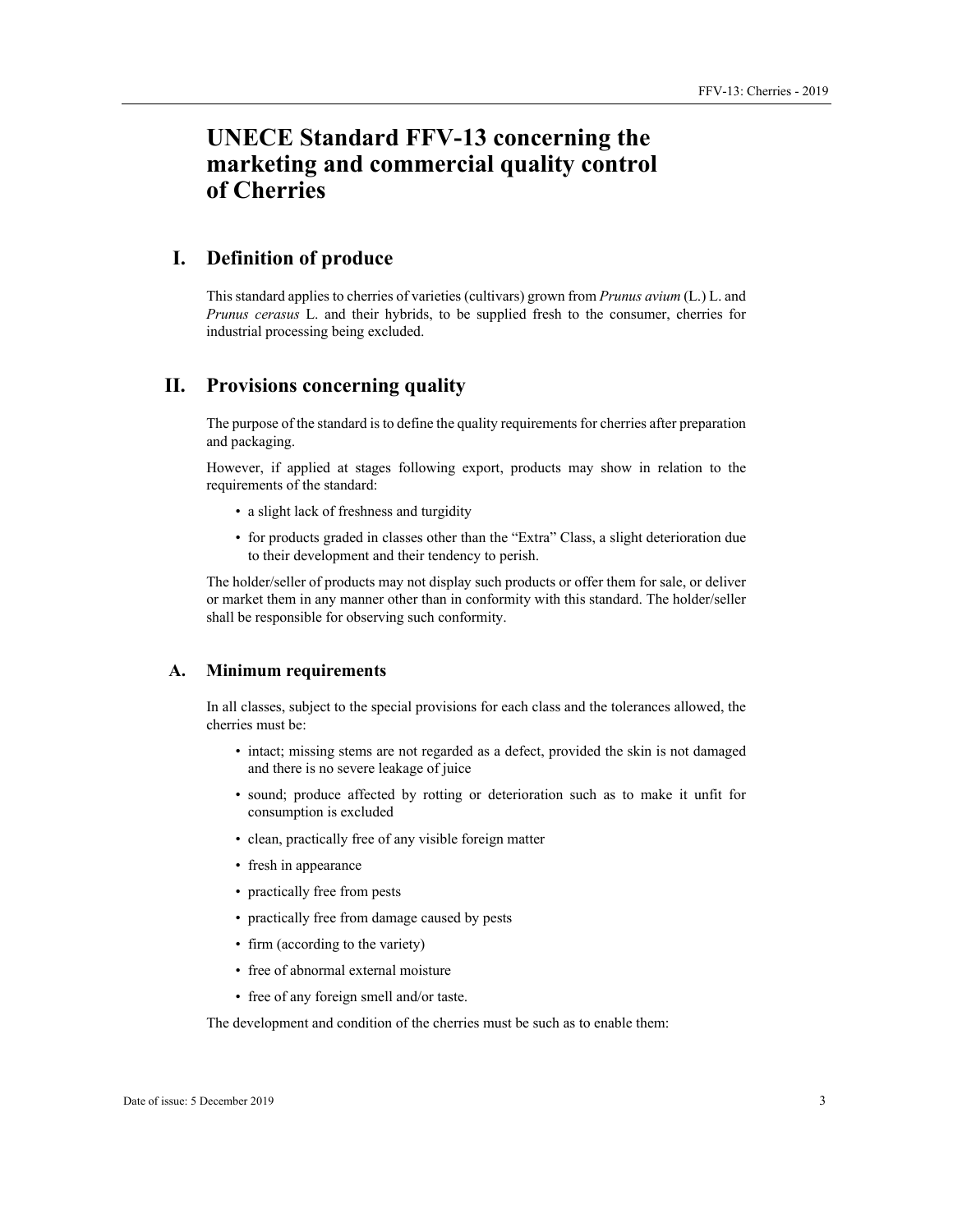- to withstand transportation and handling
- to arrive in satisfactory condition at the place of destination.

#### **B. Maturity requirements**

The cherries must be sufficiently developed and display satisfactory maturity and/or ripeness.

#### **C. Classification**

The cherries are classified in three classes, as defined below:

#### **(i) "Extra" Class**

Cherries in this class must be of superior quality. They must be characteristic of the variety.

They must be free from defects, with the exception of very slight superficial defects, provided these do not affect the general appearance of the produce, the quality, the keeping quality and presentation in the package.

#### **(ii) Class I**

Cherries in this class must be of good quality. They must be characteristic of the variety.

The following slight defects, however, may be allowed, provided these do not affect the general appearance of the produce, the quality, the keeping quality and presentation in the package:

- a slight defect in shape
- slight defects in colouring.

#### **(iii) Class II**

This class includes cherries that do not qualify for inclusion in the higher classes but satisfy the minimum requirements specified above.

The following defects may be allowed, provided the cherries retain their essential characteristics as regards the quality, the keeping quality and presentation:

- defects in shape
- defects in colouring
- small, healed surface scars.

### **III. Provisions concerning sizing**

Size is determined by the maximum diameter of the equatorial section.

The minimum size shall be:

- 20 mm for Picota type in "Extra" Class.
- 22 mm for other varieties in "Extra" Class.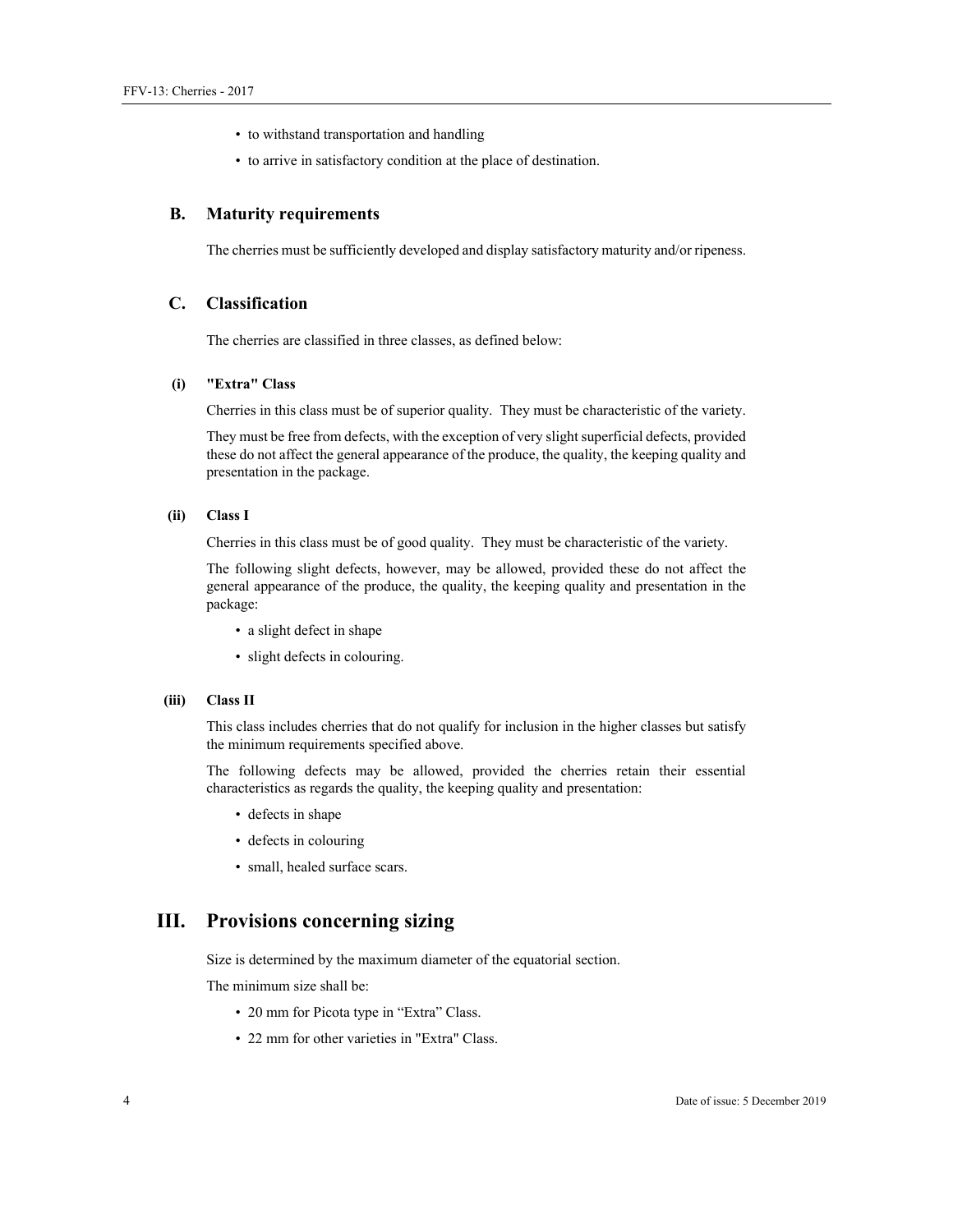• 17 mm in Classes I and II.

# **IV. Provisions concerning tolerances**

At all marketing stages, tolerances in respect of quality and size shall be allowed in each lot for produce not satisfying the requirements of the class indicated.

#### **A. Quality tolerances**

#### **(i) "Extra" Class**

A total tolerance of 5 per cent, by number or weight, of cherries not satisfying the requirements of the class but meeting those of Class I is allowed. Within this tolerance not more than 0.5 per cent in total may consist of produce satisfying the requirements of Class II quality, and not more than 2 per cent may consist of split and/or worm-eaten fruit.

#### **(ii) Class I**

A total tolerance of 10 per cent, by number or weight, of cherries not satisfying the requirements of the class but meeting those of Class II is allowed. Within this tolerance not more than 1 per cent in total may consist of produce satisfying neither the requirements of Class II quality nor the minimum requirements, or of produce affected by decay, and not more than 4 per cent may consist of split and/or worm-eaten fruit.

#### **(iii) Class II**

A total tolerance of 10 per cent, by number or weight, of cherries satisfying neither the requirements of the class nor the minimum requirements is allowed. Within this tolerance, not more than 4 per cent in total may consist of over-ripe, split, or worm-eaten fruit or of produce affected by decay.

#### **B. Size tolerances**

For all classes: a total tolerance of 10 per cent, by number or weight, of cherries not satisfying the requirements as regards sizing is allowed.

# **V. Provisions concerning presentation**

#### **A. Uniformity**

The contents of each package must be uniform and contain only cherries of the same origin, variety and quality. The fruit must be reasonably uniform in size.

In addition, cherries in the "Extra" Class must be of uniform colouring and ripeness.

The visible part of the contents of the package must be representative of the entire contents.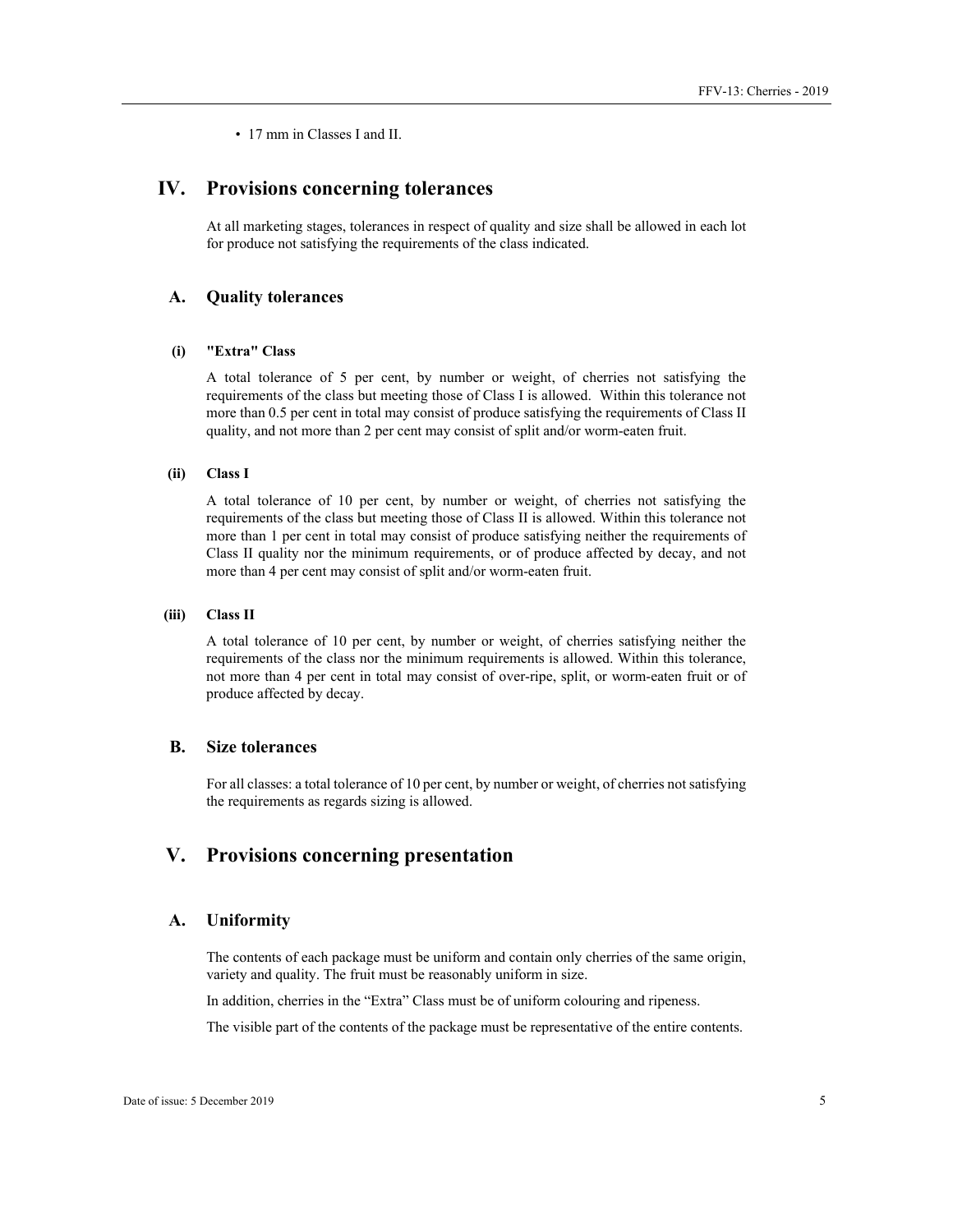#### **B. Packaging**

Cherries must be packed in such a way as to protect the produce properly.

The materials used inside the package must be clean and of a quality such as to avoid causing any external or internal damage to the produce. The use of materials, particularly of paper or stamps bearing trade specifications, is allowed, provided the printing or labelling has been done with non-toxic ink or glue.

Stickers individually affixed to the produce shall be such that, when removed, they neither leave visible traces of glue, nor lead to skin defects.

Packages must be free of all foreign matter.

# **VI. Provisions concerning marking**

Each package<sup>1</sup> must bear the following particulars, in letters grouped on the same side, legibly and indelibly marked, and visible from the outside:

#### **A. Identification**

Packer and/or dispatcher/exporter:

Name and physical address (e.g. street/city/region/postal code and, if different from the country of origin, the country) or a code mark officially recognized by the national authority<sup>2</sup> if the country applying such a system is listed in the UNECE database.

#### **B. Nature of produce**

- "Cherries" if the contents are not visible from the outside
- "Sour cherries" where appropriate
- "Stemless cherries", "Picota" or equivalent denomination, where appropriate
- Name of the variety (optional).

# **C. Origin of the produce**

• Country of origin<sup>3</sup> and, optionally, district where grown, or national, regional or local place name.

 $\overline{a}$ 

<sup>&</sup>lt;sup>1</sup> These marking provisions do not apply to sales packages presented in packages. However, they do

apply to sales packages (pre-packages) presented individually. 2 The national legislation of a number of countries requires the explicit declaration of the name and address. However, in the case where a code mark is used, the reference "packer and/or dispatcher (or equivalent abbreviations)" has to be indicated in close connection with the code mark, and the code mark should be preceded by the ISO 3166 (alpha) country/area code of the recognizing country, if not the country of origin.<br> $3$  The full or a commonly used name should be indicated.